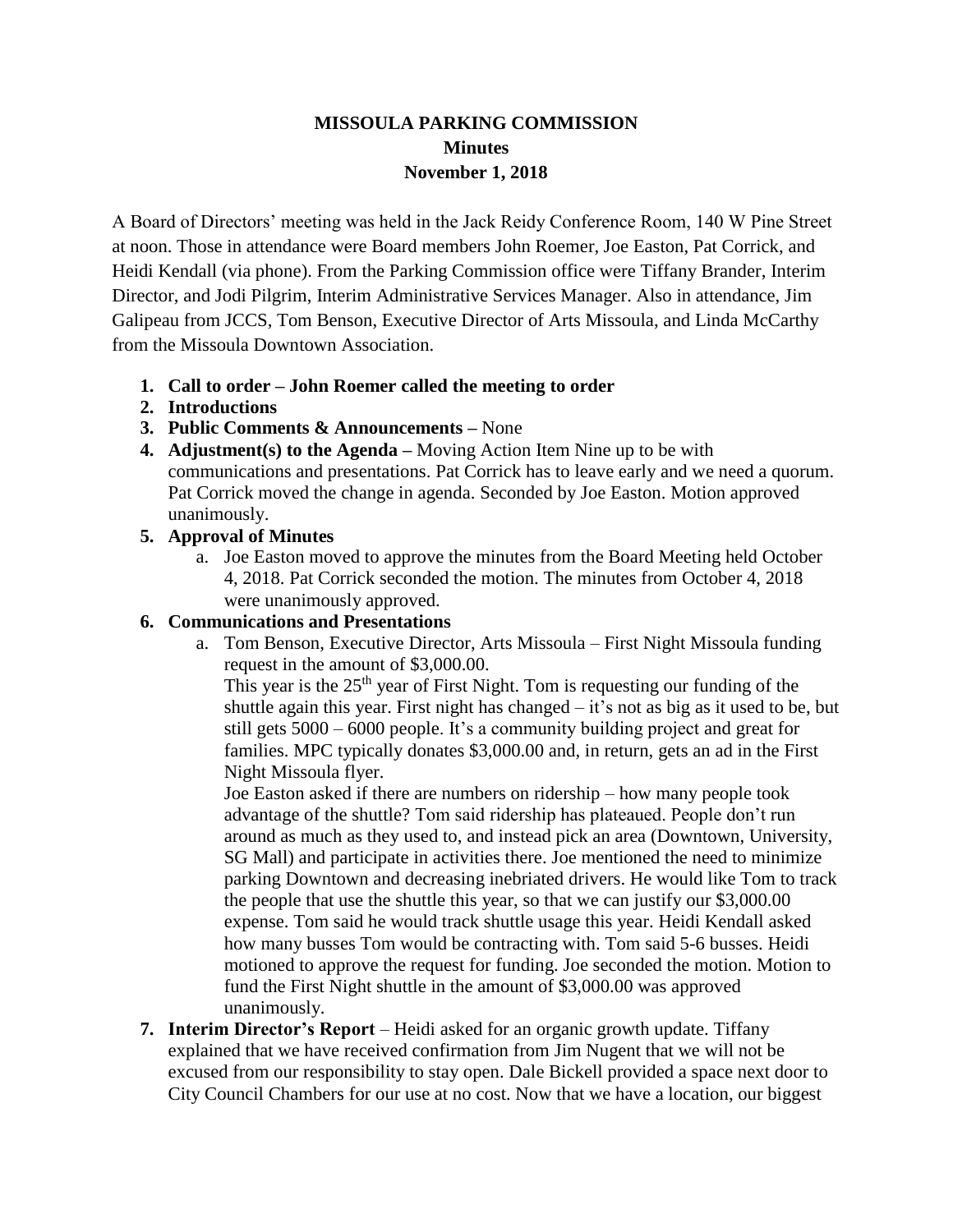concern is staffing. We just closed the application collection for the Administrative Assistant I position – interviews will be next week. Maintenance staff recruitment has just opened. Until we have new staff trained, we would like to hold off on organic growth remediation. Heidi asked if anyone was having any medical issues due to the organic growth. Tiffany explained that she was told that it is not anything threatening and there are no medical issues. John asked about concerns about doing organic growth mitigation in the winter and cold. The companies that came to look at it have not expressed concern about that.

Joe asked for an update on Master Plan kick off. We will go over an update as part of agenda item 10.

John asked what we're paying the highway department for that space under the bridge. Tiffany answered around \$7,000.00.

John asked, regarding Higgins bridge construction, about MPC funds and revenue impact. Tiffany explained its revenue neutral for us at this time. If it ends up being more than \$50,000.00, there might be a funding request.

Tiffany asked that everyone look ahead in their calendars for the December and January meetings to make sure we'll either have a quorum or push things off to the February meeting. Heidi expressed that she doesn't think she'll have any problems attending meeting those months, but requested an email reminder in advance. John said he thinks he's available for both meeting as well.

#### **8. Financial Statement –**

Jim brought July and August dashboards – they were finished just this morning. The full reports are done and have been emailed. Jim is starting the review with the August dashboard.

Page 2 – shows a big change in the cash and investments area. Most of that is paying out money on equipment (new technology project). Available cash has been adjusted for that. There is an increase in on-street tech numbers, but not a lot of change otherwise. Page 3 – Liabilities. We will have accrued interest until we pay on the loans. The accrued merchant fees at the end of August is an approximation of what JCCS thinks it will be for the year. Pat asked about the note payable to First Security – should that be \$0? Is it paid off? There's nothing in that space. Jim explained that in the second paragraph information should go in there. Also on this page, the bottom shows more clearly what we actually have in cash. ~\$738,000.00. Pat asked, under net cash available - where is that housed? Jim explained that the city has their pool of funds and they just portion it out. The city has an arrangement with the bank that anything above FDIC is secured. Page 4 – Revenues year to date is up about \$11,000.00 from prior year. Expenses are also up over the last year. Net income is down just a little. Included is the new city contract number \$17,246.00/month.

Page 5 – main revenue is from meters, and main expense is from personnel. Tiffany brought up the \$17,600.00 showing for the downtown officer, it is actually for the zerofare bus. Jim explained there will likely be an audit adjustment coming for that. Page 6 – Profit Loss bar graph.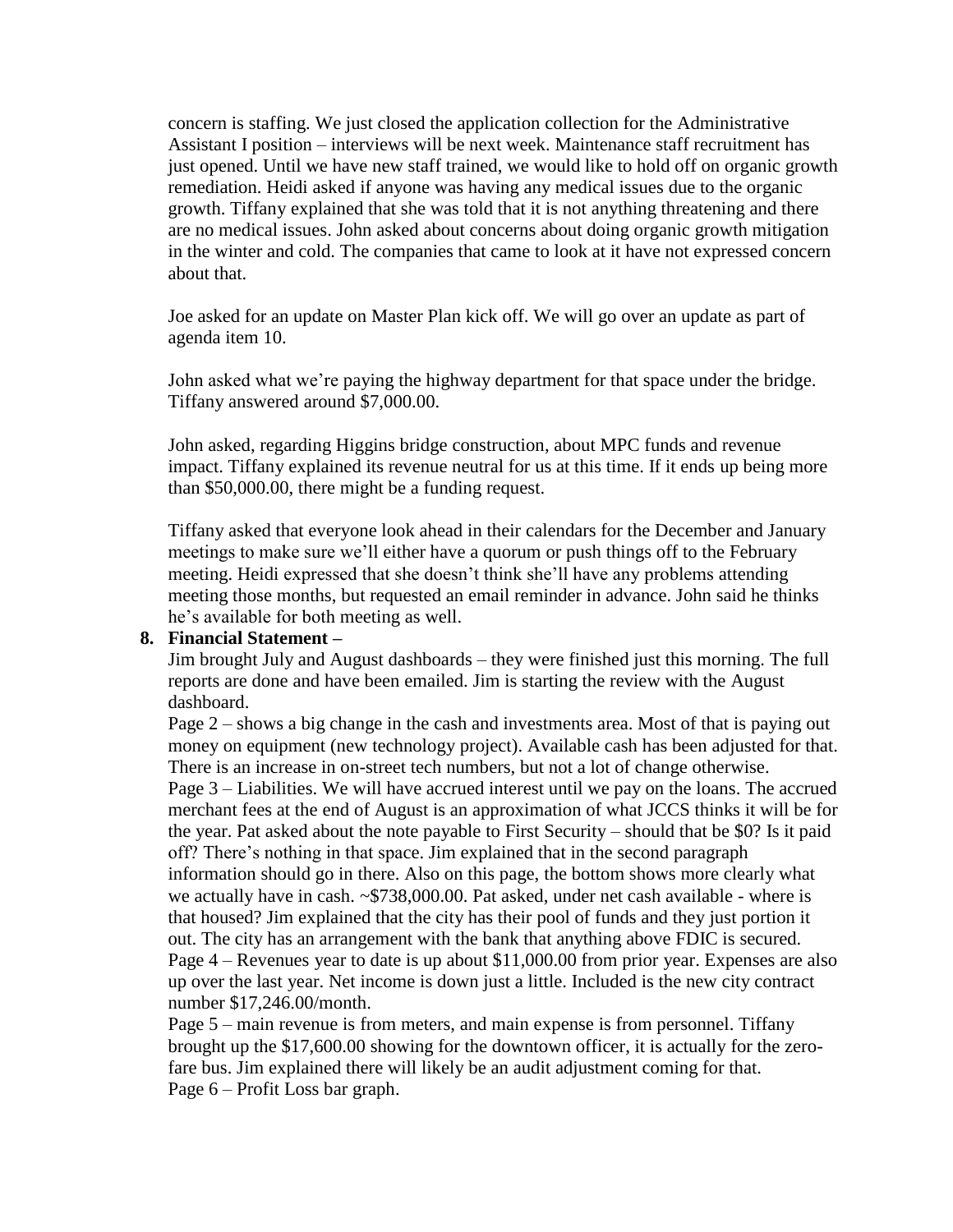Page 7 – cash and long-term debt/recap of balance sheet.

There wasn't anything that stuck out to Jim in the detailed financials. John asked for questions. There were none.

## **9. Action Items**

a. Arts Missoula First Night request for funding – this item was handled in communications and presentations.

# **10. Non-action Items**

- a. New Business:
	- i. Residence Inn by Marriott parking projected opening date is still end of January, 2019. They still don't have a plan for overflow or employee parking. Kerry, their main manager at the hotel, has committed to getting together again to discuss transportation demand management (TDM) solutions. After speaking with Jim Nugent and the bond attorneys, we can do valet parking and have spaces in the garage signed as such. It doesn't require a change in gating. Andy Holloran wants Tiffany to look at the ability to park outside of the available spaces by parking outside the painted lines - straddling lines, nose to nose. The city ordinance states you must be within lines. Garages are engineered for specific weights and weight distribution. She is going to look into it, but these are the primary concerns. Joe doesn't want to grant him greater access without a financial consideration, and is concerned about safety, engineering, and the public. He asked that we proceed slowly/gingerly. Tiffany agrees. Andy wants to know we will look into it. Pat asked who designed the structural aspect of the garage. He asked if we could go back to the original structural engineer. One option he mentioned was re-striping. If new spaces are created, they should be paid for. John is in alignment with what has been said. Joe wants to be clear that it is not specific to Andy and his request, it is for any lease holder and any space. Tiffany's big concern, outside of safety, is the city ordinance regarding parking within lines. Joe asked if our contractual agreement is with the hotel, the developer, or the valet? Tiffany explained that MPC's agreement is with Mercantile Inc. The liability regarding valet is not MPCs. Linda asked if we could add a layer or two on to the Park Place Garage at some point. Tiffany explained that the engineering RFP Rod was working on was to check on that. Linda asked if Valets could park in Central Park and pay an hourly customer rate. Tiffany said yes. Valet service won't be required for all guests, it will be a service option.
	- ii. Higgins Bridge construction  $&$  related ADA access John asked for questions and comments on this. Tiffany wanted to shed light on the fact that this is really going to have an impact on our parking spaces and our revenue. She pointed out the schedule for this may coincide with the Riverfront Triangle construction. It may come to a point where we would have to terminate leases. There will be a significant impact on our lease revenue. It will have some large implications for the Wilma, tour bus parking and the Top Hat tour bus parking. During her meeting with the Transportation Department, she asked if the Wilma has been informed.